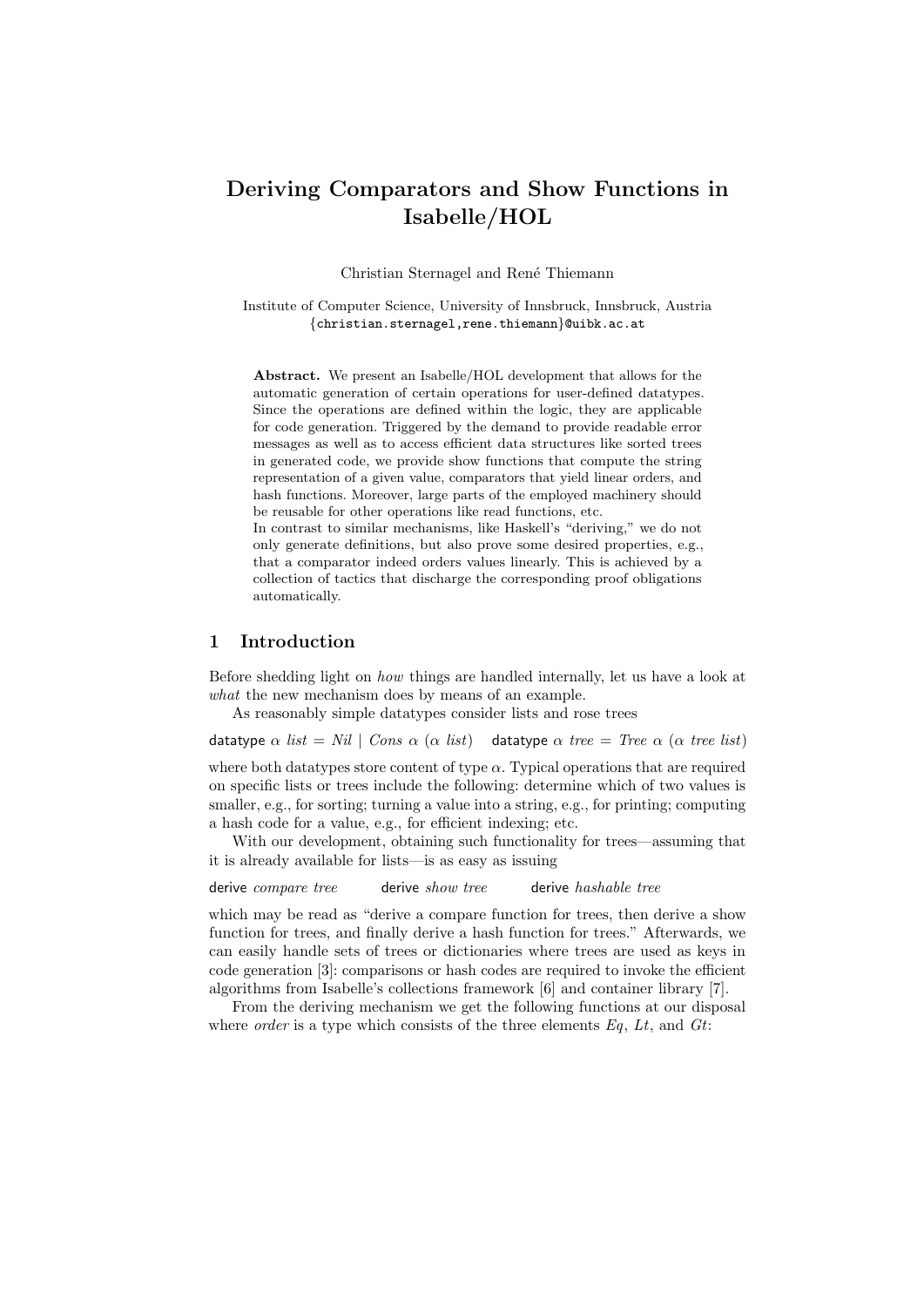compare :: ( $\alpha$ ::compare) tree  $\Rightarrow \alpha$  tree  $\Rightarrow$  order show ::  $(\alpha::show)$  tree  $\Rightarrow$  string hashcode ::  $(\alpha$ ::hashable) tree  $\Rightarrow$  hashcode

Here, the annotation  $\alpha$ :: c denotes that type variable  $\alpha$  has to be in type class c, i.e., trees are comparable ("showable", "hashable") if their node contents are.

This is exactly what one would expect from similar mechanisms like Haskell's deriving or Scala's case classes (which support automatic definitions of equality checks, show functions, and hash functions).

However, we are in the formal setting of the proof assistant Isabelle/HOL [\[9\]](#page-15-3), and can thus go one step further and in addition to automatic function definitions also provide automatic proofs of some properties that these functions have to satisfy: since HOL is a logic of total functions, totality is obligatory; for comparators we guarantee that they implement a linear order (see Section [3\)](#page-3-0); and for show functions that they adhere to the show law (see Section [4\)](#page-5-0).

Overview. After presenting some preliminaries and related work in Section [2,](#page-1-0) we first present our two main applications: comparators are the topic of Section [3](#page-3-0) and show functions are discussed in Section [4.](#page-5-0) While we also support the generation of hash functions (without proving any properties about them), we do not discuss them in the remainder, since this would give no further insight.

Afterwards we explain the main parts of the process to generate class instances. Since this is mostly generic, we will present each part with only one of the classes as a leading example. In general the process is divided into the following steps:

- 1. First, in Section [5,](#page-6-0) we show how to define the desired operations as recursive functions. To this end, we illustrate a two-level construction principle that guarantees totality.
- 2. In Section [6,](#page-9-0) we further illustrate how the defining equations of operations are post-processed for code generation with the aim of improved efficiency.
- 3. After that, in Section [7,](#page-10-0) we discuss how to generate proof obligations for the desired properties and use induction along the recursive structure of a datatype to discharge them. Once these properties are proved it is straightforward to derive class instances.

After the explanation of the deriving mechanism, we continue in Section [8](#page-12-0) and illustrate how the new infrastructure for comparators can be integrated into existing Isabelle/HOL formalizations. Finally, we conclude in Section [9.](#page-14-0)

Our formalization is part of the development version of the archive of formal proofs (AFP). Instructions on how to access our formalization as well as details on our experiments are provided at:

<http://cl-informatik.uibk.ac.at/software/ceta/experiments/deriving>

# <span id="page-1-0"></span>2 Preliminaries and Related Work

Let us start with two remarks about notation:  $\Box$  and  $\#$  are syntactic sugar for the list constructors Nil and Cons, and we use both notations freely; function composition is denoted ◦.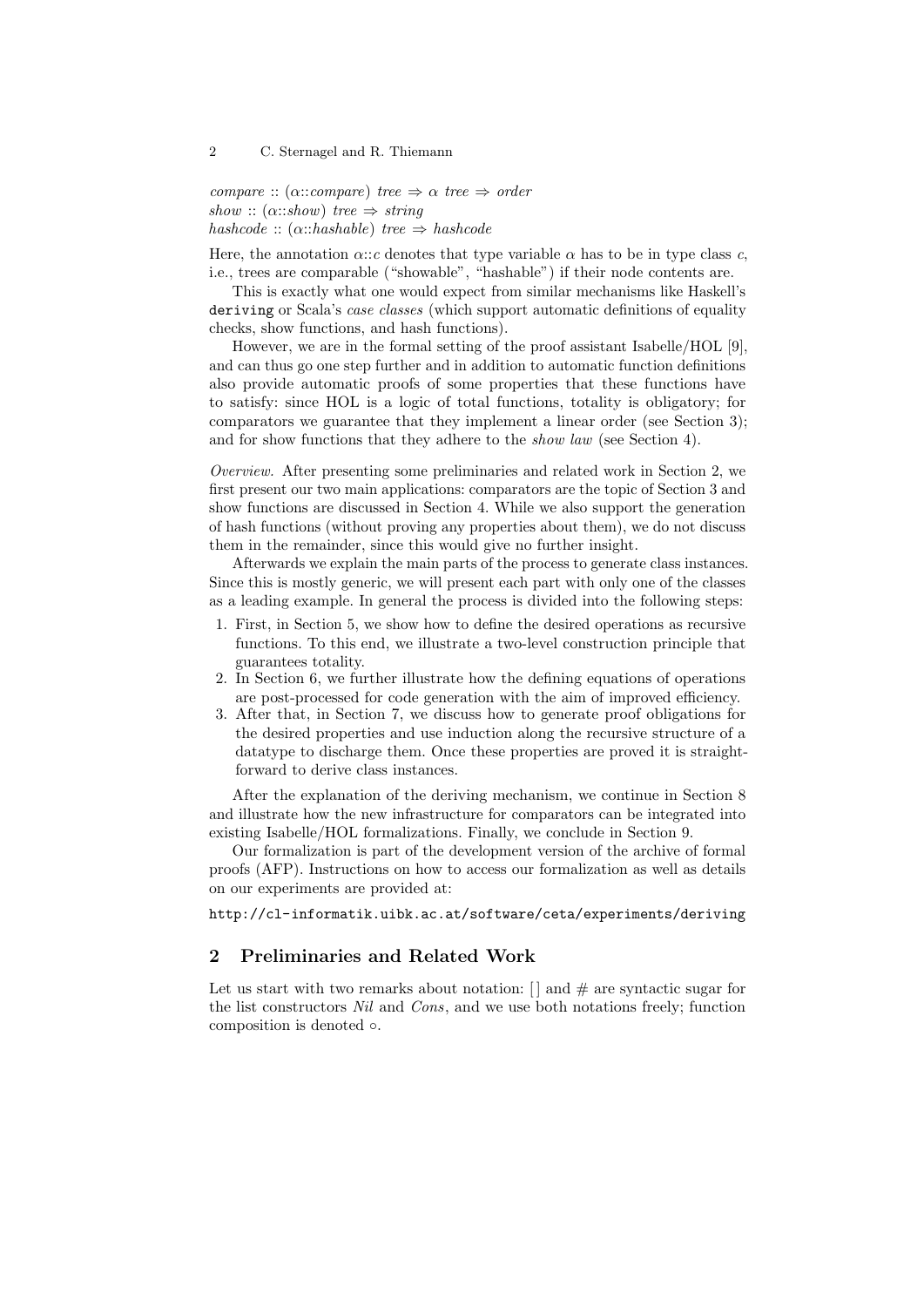Our work is built on top of Isabelle/HOL's new datatype package [\[1](#page-15-4)[,15\]](#page-15-5), which thus had a strong impact on the specifics of our implementation. Therefore, some more details might be helpful. The new datatype package is based on the notion of bounded natural functors (BNFs). A BNF is a type constructor equipped with a map function, set functions (one for each type parameter; collecting all elements of that type which are part of a given value), and a cardinality bound (which is however irrelevant for our purposes). Moreover, BNFs are closed under composition as well as least and greatest fixpoints. At the lowest level, BNFbased (co)datatypes correspond to fixpoint equations, where multiple curried constructors are modeled by disjoint sums  $(+)$  of products  $(x)$ . Finite lists, for example, are obtained as least fixpoint of the equation  $\beta = unit + \alpha \times \beta$ .

While in principle this might provide opportunity for generic programming a  $la$ Magalhães et al. [\[8\]](#page-15-6)—which makes a sum-of-products representation available to the user—there is the severe problem that we not only need to define the generic functions, but also have to prove properties about them. For this reason, we do not work on the low-level representation, but instead access BNFs via its high-level interface, e.g., we utilize the **primrec** command for specifying primitive recursive functions, and heavily depend on the induction theorems that are generated by the datatype package. A further problem in realizing the approach of [\[8\]](#page-15-6) is the lack of multi-parameter type classes in Isabelle/HOL. In the following, whenever we mention "primitive recursion," what we actually mean is the specific version of primitive recursion provided by primrec.

Given a type constructor  $\kappa$  with n type parameters  $\alpha_1, \ldots, \alpha_n$ —written  $(\alpha_1, \ldots, \alpha_n)$  k—the corresponding map function is written  $map_{\kappa}$  and the set functions  $set_{\kappa}^1, \ldots, set_{\kappa}^n$ , where the superscript is dropped in case of a single type parameter.[1](#page-2-0) In the following we will use "datatype" synonymously with "BNF" but restrict ourselves to BNFs obtained as least fixpoints. Moreover, we often use types and type constructors synonymously.

In general we consider arbitrary datatypes of the form

<span id="page-2-2"></span>
$$
\mathsf{datatype}\ (\alpha_1,\ldots,\alpha_n)\ \kappa = C_1\ \tau_{11}\ldots\tau_{1k_1}\ |\ldots\ |\ C_m\ \tau_{m1}\ldots\tau_{mk_m} \qquad \ (1)
$$

where each  $\tau_{ij}$  may only consist of the type variables  $\alpha_1, \ldots, \alpha_n$ , previously defined types, and  $(\alpha_1, \ldots, \alpha_n)$   $\kappa$  (for which the type parameters  $\alpha_1, \ldots, \alpha_n$ ) may not be instantiated differently; a standard restriction in Isabelle/HOL). In general several mutually recursive datatypes may be defined simultaneously. For simplicity's sake we restrict to the case of a single datatype in our presentation.

Related Work. Our work is inspired by the deriving mechanism of Haskell [\[10,](#page-15-7) Chapter 10], which was later extended by Hinze and Peyton Jones [\[4\]](#page-15-8) as well as Magalhães et al. [\[8\]](#page-15-6). Similar functionality is also provided by Scala's<sup>[2](#page-2-1)</sup> case classes

<span id="page-2-0"></span> $1$  A further technicality—allowing for things like *phantom types*—is the separation between "used" and "unused" type parameters. To simplify matters, we consider all variables to be "used" in the remainder, even though our implementation also supports "unused" ones.

<span id="page-2-1"></span> $^2$  <http://scala-lang.org>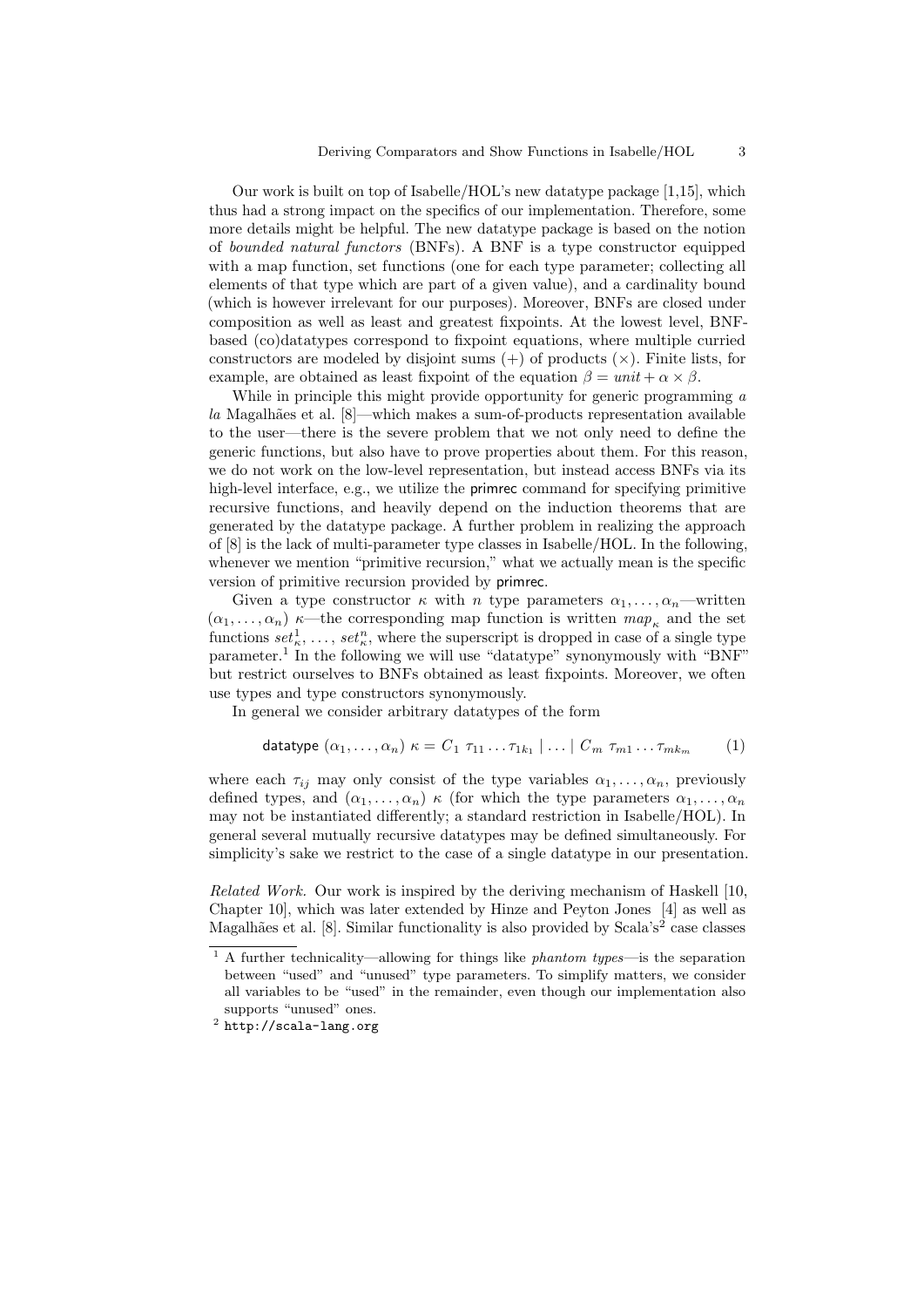and Janestreet's comparelib<sup>[3](#page-3-1)</sup> for OCaml.To the best of our knowledge there is no previous work on a deriving mechanism that also provides formally verified guarantees about its generated functions (apart from our previous work [\[12,](#page-15-9)[14\]](#page-15-10) on top of the, now old, datatype package that was never described in detail).

However, the basics of generic programming in theorem provers—automatically deriving functions for arbitrary datatypes, but without proofs—where already investigated by Slind and Hurd [\[11\]](#page-15-11) (thanks to the anonymous referees for pointing us to that work). Not surprisingly, our basic constructions bear a strong resemblance to that work, where the relationship will be addressed in more detail in Section [5.](#page-6-0)

### <span id="page-3-0"></span>3 Linear Orders and Comparators

Several efficient data structures and algorithms rely on a linear order of the underlying element type. For example, to uniquely represent sets by lists, they have to be sorted; dictionaries often require a linear order on keys, etc. Hence, in order to use these algorithms within generated code we require linear orders for the corresponding element types.

There are at least two alternative approaches when representing linear orders for some type  $\alpha$ . The first one is to provide one (or both) of the orders  $\lt$  or  $\leq$ , and the second one is to demand a comparator of type  $\alpha \Rightarrow \alpha \Rightarrow order$ . In the following, we favor the approach using comparators for several reasons:

The first one is related to simplicity. When constructing comparators, only one function has to be synthesized, whereas linear orders in Isabelle/HOL require both of  $\lt$  and  $\leq$ . Of course we could just synthesize one of those, say  $\lt$ , and then define the other using the built-in equality, i.e.,  $x \leq y$  iff  $x < y \vee x = y$ . But then even a single invocation of  $\leq$  might result in two comparisons.

Concerning efficiency, for some algorithms, one has to invoke two comparisons of elements of type  $\alpha$ , where a comparator only needs one. For example, when traversing a binary search tree, it may require two comparisons to figure out, whether we have to go on left, or right, or whether we are already at the right node. Similarly, also when generating linear orders for complex types, we might want to define the lexicographic order on pairs, where we again may need to perform two comparisons between the first entries of the pairs. In contrast, for both examples we get all the required information from one invocation of the comparator. This may lead to an exponential difference when comparing two tree-shaped values. Despite these benefits of comparators we do not want to hide that there are also some disadvantages. For example for numeral types, where  $\lt$  and  $\leq$  can be seen as built-in functions, there might be some overhead when computing the full comparison result of a comparator (which needs two comparisons), where a single invocation of  $\lt$  might have been sufficient as in a sorting algorithm.

The last and perhaps most important reason for preferring comparators is the fact that using comparators as a new dedicated class for sorting, etc., one does not

<span id="page-3-1"></span> $^3$  <https://github.com/janestreet/comparelib>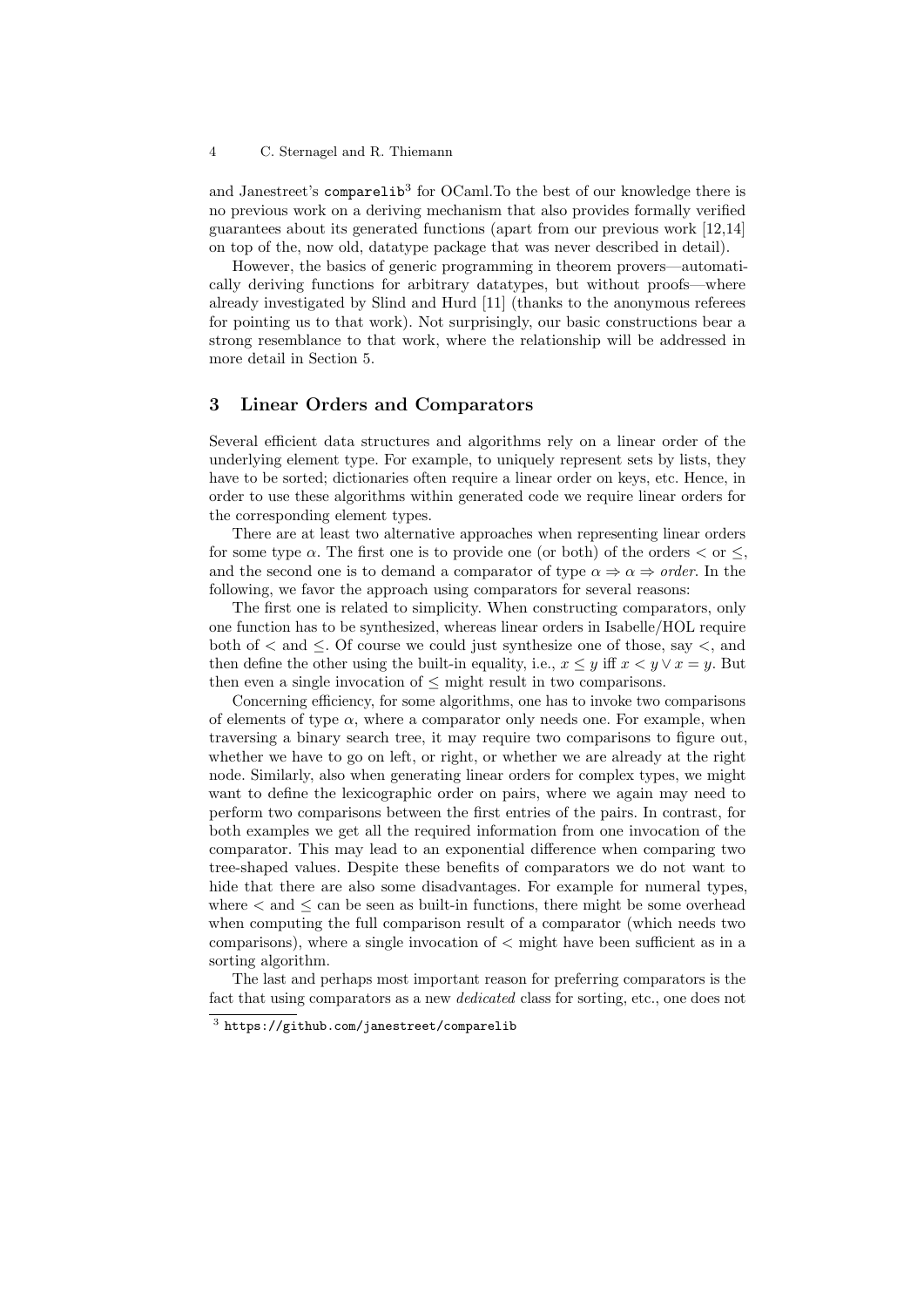interfere with the remaining formalization. The problem here is, that Isabelle's type class for orders allows to specify exactly one order <. As an example, in  $IsaFoR$  [\[13\]](#page-15-12) we defined  $\lt$  on positions (of terms) as the standard prefix order, which is the natural choice for a large part of the whole formalization, except for sorting. Still we can invoke a sorting algorithm via the comparator for positions, since the orders within the classes "comparator" and "order" may differ.

In order to formalize comparators in Isabelle/HOL, we started by defining a predicate is-cmp ::  $\alpha$  comparator  $\Rightarrow$  bool that demands three crucial properties for symmetry, equality, and transitivity.

<span id="page-4-1"></span>
$$
invert-order (c x y) = c y x
$$
  
\n
$$
c x y = Eq \Longrightarrow x = y
$$
  
\n
$$
c x y = Lt \Longrightarrow c y z = Lt \Longrightarrow c x z = Lt
$$
\n(2)

Here,  $\alpha$  comparator is a type abbreviation for  $\alpha \Rightarrow \alpha \Rightarrow order$ , and invert-order ::  $order \Rightarrow order$  swaps Lt with Gt.

We further provide definitions to switch between comparators and linear orders, which eases the integration of our results in the existing Isabelle/HOL infrastructure which primarily works on linear orders, when it comes to sorting, etc, cf. Section [8.](#page-12-0)

\n
$$
comparator\text{-}of x y = (\text{if } x < y \text{ then } Lt \text{ else if } x = y \text{ then } Eq \text{ else } Gt)
$$
\n

\n\n $le\text{-}of\text{-}comp \text{ }c x y = (\text{case } c x y \text{ of } Gt \Rightarrow False \mid \bot \Rightarrow True)$ \n

\n\n $lt\text{-}of\text{-}comp \text{ }c x y = (\text{case } c x y \text{ of } Lt \Rightarrow True \mid \bot \Rightarrow False)$ \n

It was an easy exercise to prove that *is-cmp c* implies that *le-of-comp c* and lt-of-comp c satisfy the conditions of Isabelle/HOL's class for linear orders, and vice versa, if  $\leq$  and  $\lt$  form a linear order, then also *is-cmp comparator-of*.

We further defined a type class for comparators, compare, which demands a constant *compare* ::  $\alpha$  *comparator* that satisfies *is-cmp compare*.

In order to define comparators for datatypes, we rely on an auxiliary function that combines a list of elements of type order lexicographically.

**Definition 1.** We define the function comp-lex :: order list  $\Rightarrow$  order as

 $comp$ -lex  $[$   $]$  = Eq comp-lex  $(x \# xs) = (case \ x \ of \ Eq \Rightarrow complex \ xs \ | \ _{\sim} \Rightarrow x)$ 

Now comparators for lists and trees are easily defined. We just compare the constructors first, and in case of equality recurse and combine the results for each argument via *comp-lex*.

<span id="page-4-0"></span>Example 2. Since both lists and trees have one type variable  $\alpha$ , the corresponding comparators require a comparator  $c :: \alpha$  comparator as additional argument.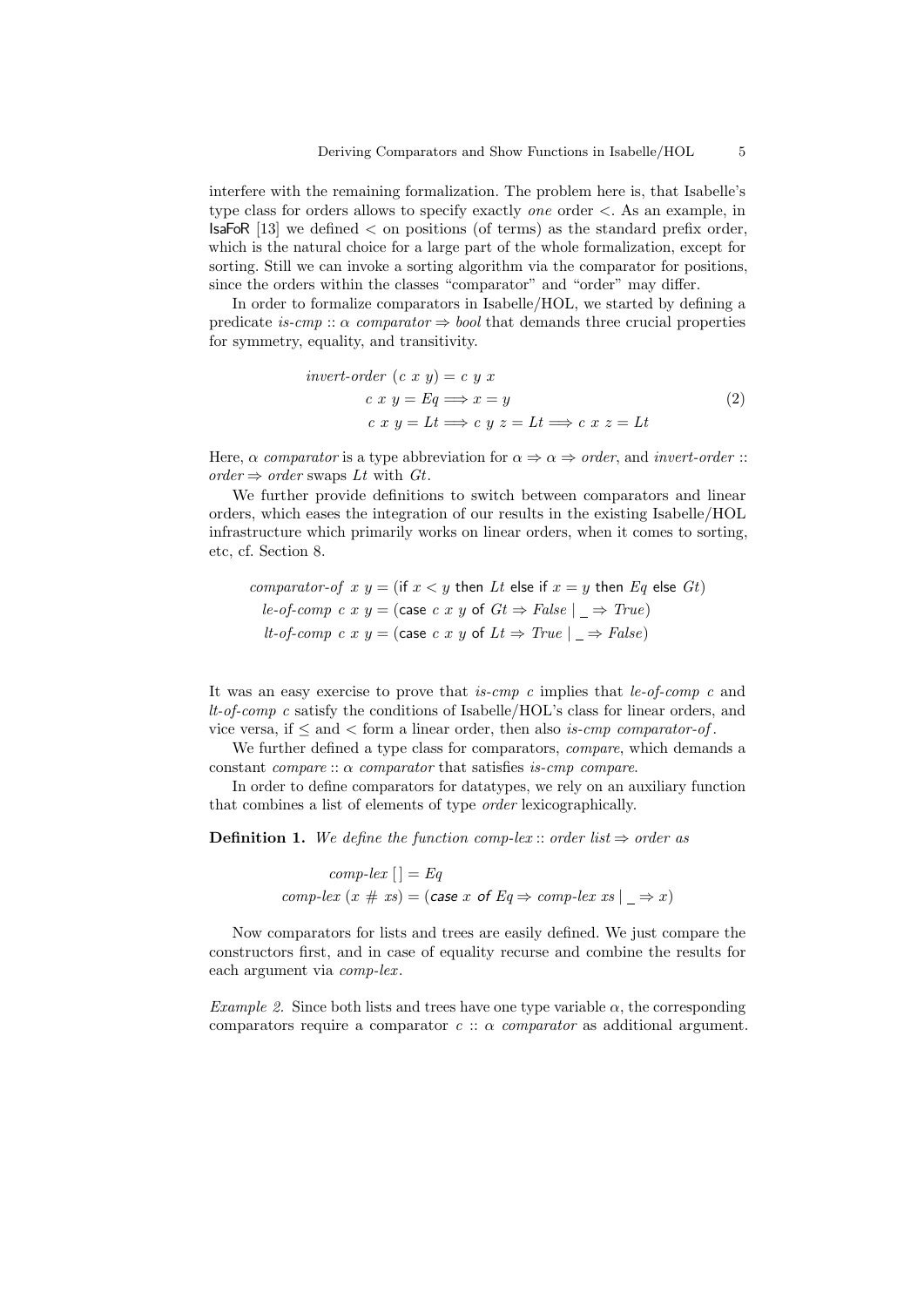Hence we will define the functions  $cmp_{list}$  and  $cmp_{tree}$  of types  $\alpha$  comparator  $\Rightarrow$  $\alpha$  list comparator and  $\alpha$  comparator  $\Rightarrow \alpha$  tree comparator, respectively.

<span id="page-5-2"></span>
$$
cmp_{list} c Nil Nil = comp-lex []
$$
  
\n
$$
cmp_{list} c Nil (Cons \_ ) = Lt
$$
  
\n
$$
cmp_{list} c (Cons \_ ) Nil = Gt
$$
  
\n
$$
cmp_{list} c (Cons x xs) (Cons y ys) = comp-lex [c x y, comp_{list} c xs ys] (3)
$$
  
\n
$$
cmp_{tree} c (Tree x xs) (Tree y ys) = comp-lex [c x y, comp_{list} (cmp_{tree} c) xs ys]
$$

Both comparators are constructed following a general schema which will be discussed further in Section [5,](#page-6-0) and which produces a comparator  $cmp_{\kappa}$  of type  $\alpha_1$  comparator  $\Rightarrow \ldots \Rightarrow \alpha_n$  comparator  $\Rightarrow (\alpha_1, \ldots, \alpha_n)$  κ comparator.

### <span id="page-5-0"></span>4 Show

A show function for type  $\alpha$  provides a string representation of any given value of that type, i.e., show ::  $\alpha \Rightarrow$  string. In order to allow for constant time concatenation of results (and thus avoid unnecessary performance regression) the actual transformation into a string is postponed as long as possible. This is achieved by the usual trick of using functions of type  $string \Rightarrow string$  (which we will abbreviate to *shows*) instead of plain strings. Then *show* from above is generalized to *shows* ::  $\alpha \Rightarrow$  *shows*. The original show function is easily recovered by show  $x =$  shows  $x \in \mathbb{R}$ .

In our implementation this is further extended by a nat argument representing the "precedence" of the context in which the show function is used, providing more flexibility with respect to parenthesization. For simplicity's sake we omit this detail in the following.

Another quirk that is required by user convenience is a special show function for lists of  $\alpha s$ , shows-list ::  $\alpha$  list  $\Rightarrow$  shows. E.g., we usually want lists of characters to be printed as string, i.e., " $abc$ " instead of "[a, b, c]." In addition, show functions are required to satisfy the show law:

shows  $x (y \otimes z) =$ shows  $x y \otimes z$ s

Together this brings us to the type class show:

class  $show =$ 

fixes shows ::  $\alpha \Rightarrow$  shows and shows-list ::  $\alpha$  list  $\Rightarrow$  shows assumes shows x (ys  $\mathcal{Q}$  zs) = shows x ys  $\mathcal{Q}$  zs and shows-list xs  $(ys \mathcal{Q} zs) = shows-list xs \mathcal{Q} zs$ 

The show law. One way of looking at the show law is that show functions do not temper with or depend on output produced so far. To see this, consider the specific instance shows  $x \in (\lceil \log z \rceil = \text{shows } x \rceil \cdot \log x$  and observe that this requires shows always to behave as if called with  $\lfloor \cdot \rfloor$  as second argument.

<span id="page-5-1"></span>Our goal is now to automatically derive a show function for a given datatype.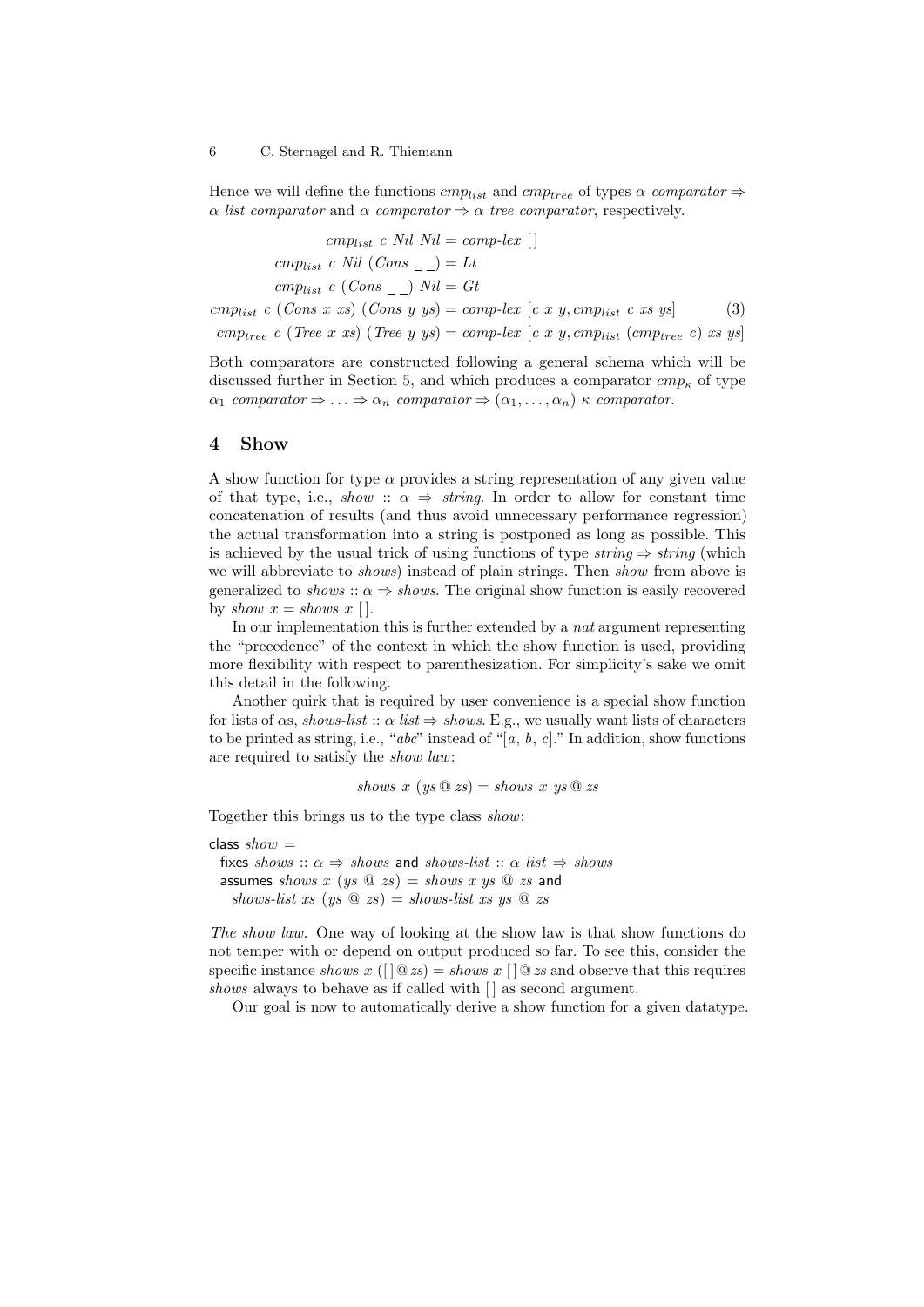Example 3. Assuming a show function for list elements s, this would look as follows for the list datatype:

shows<sub>list</sub> s Nil =  $\lambda$ "Nil"  $shows_{list}$  s  $(Cons\ x\ xs) = \lambda^{\alpha}(Cons\ "o\ \_\circ\ s\ x\ \circ\ \_\circ\ shows_{list}\ s\ xs\ \circ\ \lambda^{\alpha})$ "

Here we use two notational conveniences:  $\lambda$ "text" is the show function producing the literal string "text"; and  $\overline{\ }$  is a show function producing a single space.

For the tree datatype from the introduction it would be:

shows<sub>tree</sub> s (Tree x ts) =  $\lambda$ " (Tree"  $\circ$   $\circ$   $\circ$   $s$  x  $\circ$   $\circ$   $\circ$  shows<sub>list</sub> (shows<sub>tree</sub> s) ts  $\circ$   $\lambda$ ")"

The underlying general schema (Section [5\)](#page-6-0) produces a show function  $shows<sub>\kappa</sub>$ of type  $(\alpha_1 \Rightarrow \text{shows}) \Rightarrow \dots \Rightarrow (\alpha_n \Rightarrow \text{shows}) \Rightarrow (\alpha_1, \dots, \alpha_n) \approx \text{shows}.$ 

# <span id="page-6-0"></span>5 Internal Constructions

In general we have to consider an arbitrary datatype [\(1\)](#page-2-2) for which we want to define some function

$$
f_{\kappa} : (\alpha_1 \Rightarrow \sigma_1) \Rightarrow \ldots \Rightarrow (\alpha_n \Rightarrow \sigma_n) \Rightarrow (\alpha_1, \ldots, \alpha_n) \kappa \Rightarrow \sigma'
$$

that is parameterized by corresponding functions for type parameters and relies on the existence of a function  $f_{\kappa}$  for each datatype  $\kappa'$  that was used in the construction of  $\kappa$ . For comparators and show functions this specializes to

 $cmp_{\kappa} :: (\alpha_1 \; comparator) \Rightarrow ... \Rightarrow (\alpha_n \; comparator) \Rightarrow (\alpha_1, ..., \alpha_n) \; \kappa \; comparison$  $shows_{\kappa}$ ::  $(\alpha_1 \Rightarrow shows) \Rightarrow \ldots \Rightarrow (\alpha_n \Rightarrow shows) \Rightarrow (\alpha_1, \ldots, \alpha_n) \approx s hours$ 

whose definitions will rely on a comparator (show function) for each of the  $\alpha_i$  as well as each  $\kappa'$  used in the definition of  $\kappa$ .

Note that for such  $\kappa'$ , the function  $f_{\kappa'}$  itself takes arguments for the type parameters of  $\kappa'$ . Thus, for any occurrence  $(\tau_1, \ldots, \tau_k)$   $\kappa'$  there will be a subterm of the shape  $f_{\kappa}$   $g_1 \ldots g_k$ , where each  $g_i$  depends on the structure of  $\tau_i$ . For nested recursive datatypes this may result in  $\kappa$  occurring inside a type parameter position of  $\kappa'$ , e.g., the rose tree type makes a nested occurrence inside  $\alpha$  tree list.

Before we discuss this any further, let us have a look at the specification mechanisms of Isabelle/HOL that would in principle support the automatic definition of a function  $f_{\kappa}$  (like  $cmp_{tree}$  or shows<sub>tree</sub>)

One candidate would be Isabelle's function package [\[5\]](#page-15-13) by Krauss. This would require automatic termination proofs, and recursion through previously defined  $f_{\kappa}$  is only possible after the automatic generation of congruence rules, which both seems at least tedious. Krauss himself remarked that the function package might not be the right solution for our purposes (personal communication).

The other candidate is primitive recursion, which is provided by the datatype package in form of the primrec command. When using primrec, termination is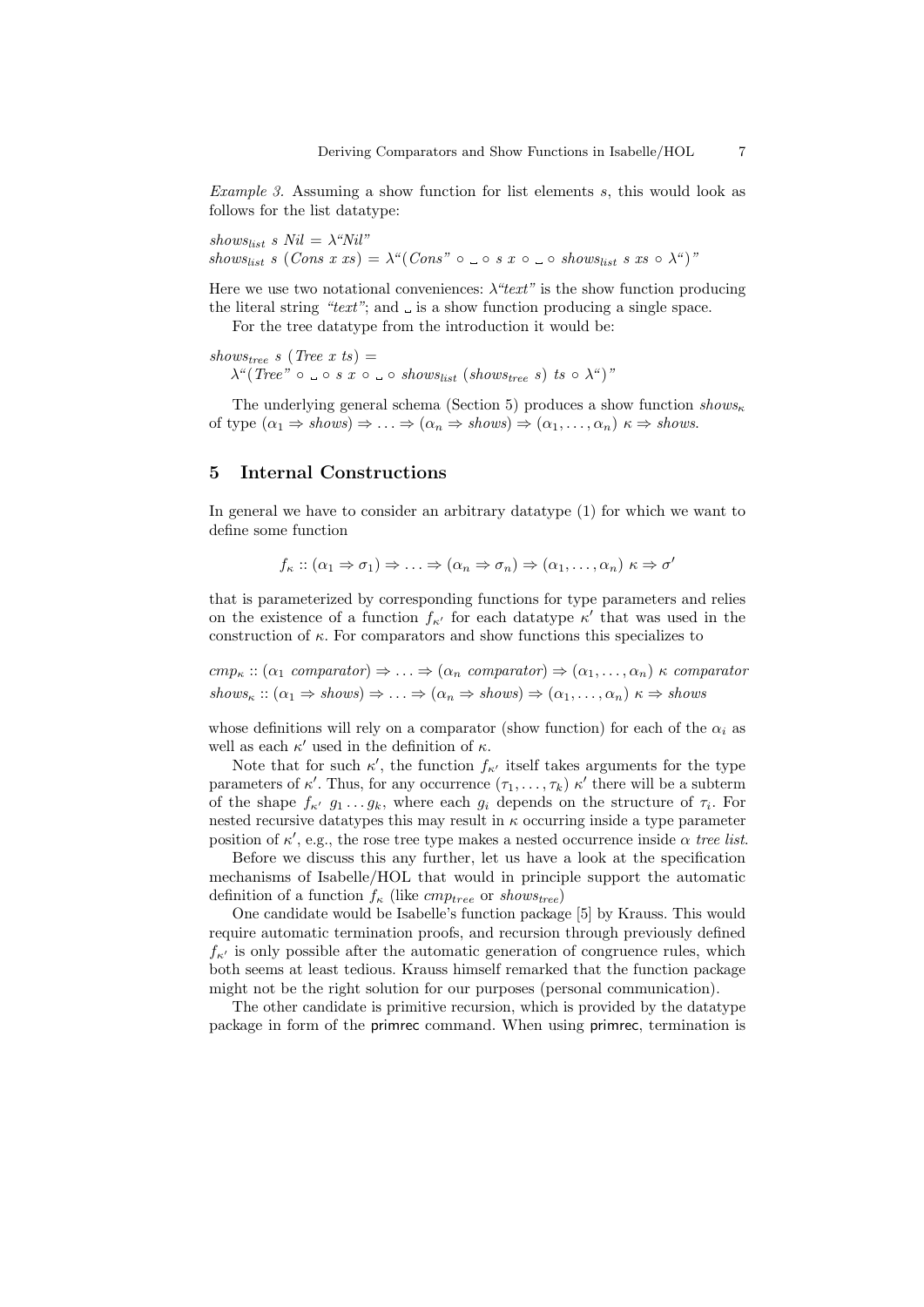obtained automatically in exchange for certain syntactic restrictions, which we will call primitive recursive form in the following. Essentially, we may only perform pattern matching on one argument, and for a left-hand side like  $g(C t_1 ... t_n)$ , the recursive calls must be of the form maps  $q t_i$ , where maps is a combination of canonical map functions of those types which are involved in nesting. For instance, if  $g$  takes lists as argument, then maps is the identity, since the datatype of lists is not nested. If  $g$  takes rose trees as argument then  $maps$  is the map function on lists, since trees are nested within lists.

Note that neither  $cmp_{list}$  and  $cmp_{tree}$  from Example [2](#page-4-0) nor shows<sub>tree</sub> from Example [3](#page-5-1) are in primitive recursive form. It is well-known how to reduce the pattern matching to only one argument, by moving the pattern matching into a case-expression on the right-hand side. In the case of lists we are done: the defining equations are in primitive recursive form, and from these we can easily derive the equations of Example [2](#page-4-0) and Example [3.](#page-5-1) However, in the presence of nesting there is still some work to be done.

For instance, one can apply a nested-to-mutual translation as proposed by Slind and Hurd [\[11\]](#page-15-11). We actually applied this definitional principle in our previous version [\[12,](#page-15-9)[14\]](#page-15-10). However, it has the disadvantage of not being modular, in the sense that in the presence of nesting we could not reuse existing constants. As an example, in [\[14\]](#page-15-10) the definition of  $cmp_{tree}$  will not contain  $cmp_{list}$  itself, but a fresh copy of the definition of  $cmp_{list}$ , specialized to lists of trees. And even worse, when proving properties of  $cmp_{tree}$ , the tactic has to reprove all properties for the copy of  $cmp_{list}$  and cannot reuse properties of  $cmp_{list}$ .

In the remainder, we describe another workaround which will establish primitive recursive form w.r.t. primrec, and allow modular proofs. The main problem is that calls like  $cmp_{list} (cmp_{tree} c)$  xs and shows<sub>list</sub> (shows<sub>tree</sub> s) ts are not of the desired form, as neither  $cmp_{list}$  nor shows<sub>list</sub> is the map function for lists. In general we have to gracefully handle patterns of the shape  $f_{\kappa'}(f_{\kappa} f)$  (where  $f_{\kappa'}$ and  $f_{\kappa}$  might of course take more than one argument function, but such cases can be handled similarly).

The essential idea is now instead of defining  $f_{\kappa} f_1 \dots f_n (C_i x_1 \dots x_n) = \dots$ to encode the information that is provided by the argument functions  $f_i$  already into the type of the first argument  $C_i x_1 \ldots x_n$  of type  $(\alpha_1, \ldots, \alpha_n)$   $\kappa$ . This is akin to assuming that the  $f_i$  have already been partially applied to the appropriate subterms  $x_i$ , thus we call such functions *partially applied* (comparator or show) functions and denote them by prefixing the function name with a  $p$ . In the following we depict the type changes in the general case as well as for comparators and show functions:

 $pf_{\kappa} : (\sigma_1, \ldots, \sigma_n) \kappa \Rightarrow \sigma'$  $pcmp_{\kappa}::(\alpha_1 \Rightarrow order, \ldots, \alpha_n \Rightarrow order) \kappa \Rightarrow (\alpha_1, \ldots, \alpha_n) \kappa \Rightarrow order$  $pshows_{\kappa}::(shows,\ldots,shows) \kappa \Rightarrow shows$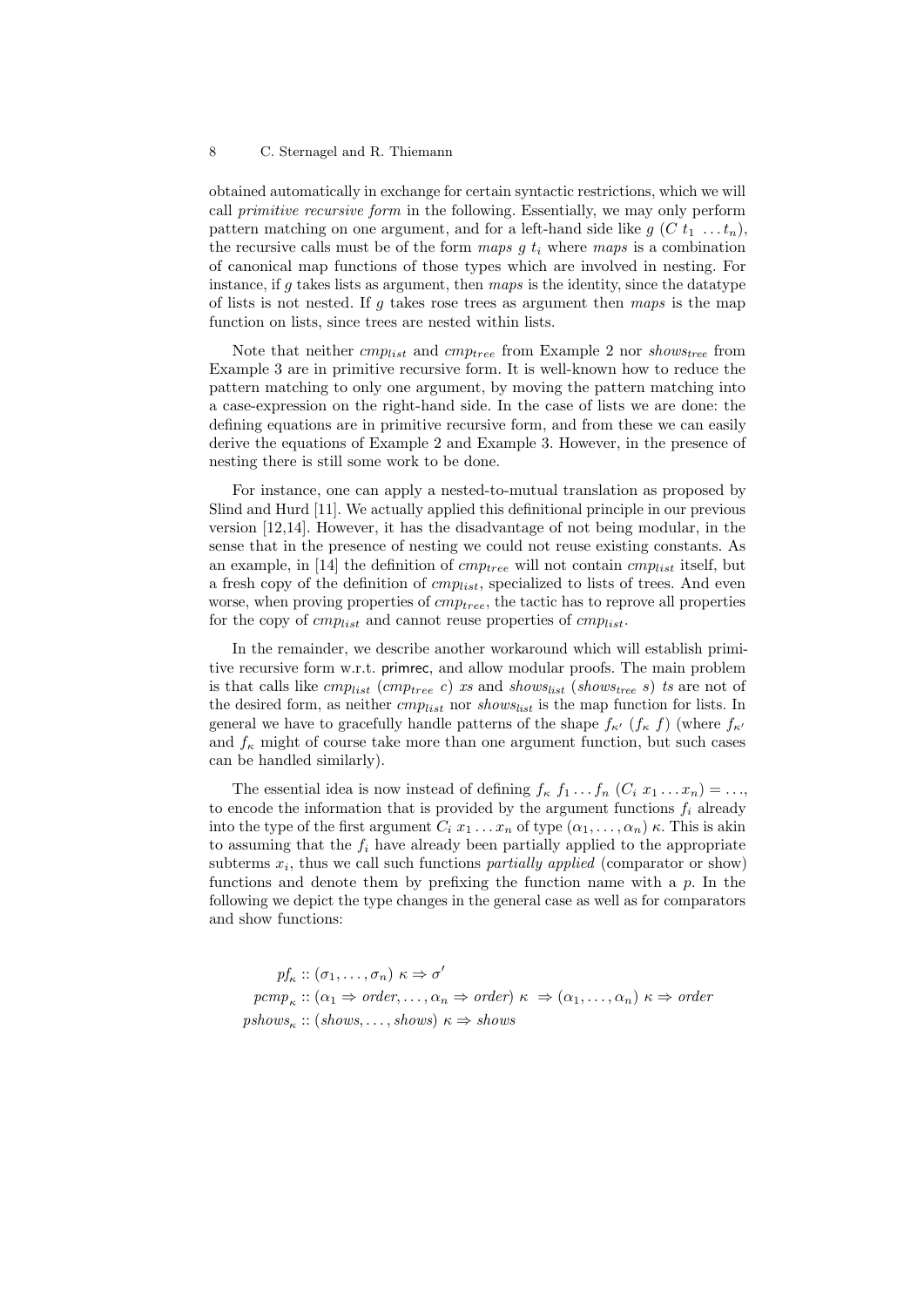Given a partially applied function it is easy to define the originally intended one by using canonical maps:

$$
f_{\kappa} f_1 \dots f_n = pf_{\kappa} \circ map_{\kappa} f_1 \dots f_n
$$
  

$$
cmp_{\kappa} c_1 \dots c_n = pcmp_{\kappa} \circ map_{\kappa} c_1 \dots c_n
$$
  

$$
shows_{\kappa} s_1 \dots s_n = pshows_{\kappa} \circ map_{\kappa} s_1 \dots s_n
$$

Now let us turn to the construction of such partially applied functions using the primrec mechanism. To ease matters, we provide some auxiliary Isabelle/ML functions (as opposed to HOL functions that can be reasoned about inside the logic). Please keep in mind that in the following we just describe general schemas of putting together certain terms and not recursive Isabelle/HOL functions. They are similar to the interpretation  $\llbracket \cdot \rrbracket_{\Theta,\Gamma}$  of Slind and Hurd [\[11\]](#page-15-11), but differ since only the former produce terms which fit the requirements of primrec.

Given a type constructor  $\kappa$  together with a function  $f_{\kappa}$  ::  $(\alpha_1, \ldots, \alpha_n)$   $\kappa \Rightarrow \sigma$ , we support the construction of what we call a map block for type  $\tau$ 

$$
\mathcal{M}_{\tau}^{f} = \begin{cases} f_{\kappa} & \text{if } \tau = (\tau_{1}, \dots, \tau_{n}) \kappa \\ \max_{\kappa'} \mathcal{M}_{\tau_{1}}^{f} & \dots \mathcal{M}_{\tau_{\ell}}^{f} & \text{if } \tau = (\tau_{1}, \dots, \tau_{\ell}) \kappa' \text{ with } \kappa' \neq \kappa \\ \lambda x. x & \text{otherwise} \end{cases}
$$

The purpose of a map block is to relay recursive calls to  $f_{\kappa}$  through arbitrary layers of type constructors. Note that this matches exactly the requirements of the primrec command.

Given a function  $f_{\kappa'}$  for each  $\kappa' \neq \kappa$  occurring in  $\tau$ , we further support the construction of a corresponding *compose block* for type  $\tau$ 

$$
\mathcal{C}_{\tau}^{f} = \begin{cases} \lambda x. \, x & \text{if } \tau = (\tau_1, \dots, \tau_n) \, \kappa \\ f_{\kappa'} \circ \, \text{map}_{\kappa'} \, \mathcal{C}_{\tau_1}^{f} \, \dots \, \mathcal{C}_{\tau_\ell}^{f} & \text{if } \tau = (\tau_1, \dots, \tau_\ell) \, \kappa' \text{ and } \kappa' \neq \kappa \\ \lambda x. \, x & \text{otherwise} \end{cases}
$$

whose purpose is to apply the  $f_{\kappa}$  functions to (via  $\mathcal{M}_{\tau}^{f}$ ) appropriately prepared subterms. In this way we can cleanly separate recursive function calls as accepted by primrec from further processing of the corresponding results (via the  $f_{\kappa}$ s).

Compose and map blocks are then combined into  $\mathcal{C}_{\tau}^{f}(\mathcal{M}_{\tau}^{f} x)$  for a variable x of type  $\tau$ . We illustrate this general construction in the following example.

Example 4. For  $\kappa$  = tree and a variable x of type  $\tau = \alpha$  tree list we obtain

 $\mathcal{C}_{\tau}^{f}$   $(\mathcal{M}_{\tau}^{f} x) = \mathcal{C}_{\tau}^{f}$   $(\text{map } f_{\kappa} x) = (f_{list} \circ \text{map } (\lambda x.x))$   $(\text{map } f_{\kappa} x)$ 

For comparators with  $\tau = (\alpha \Rightarrow order)$  tree list the last term would be

 $pcmp_{list}$  (map  $pcmp_{tree}$  x) ::  $\alpha$  tree list  $\Rightarrow$  order

and for show functions with  $\tau =$  shows tree list

 $pshows<sub>list</sub>$  (map  $pshows<sub>tree</sub>$  x) :: shows

which both fit the rules of primrec.

Putting everything together, partial comparators are defined as follows.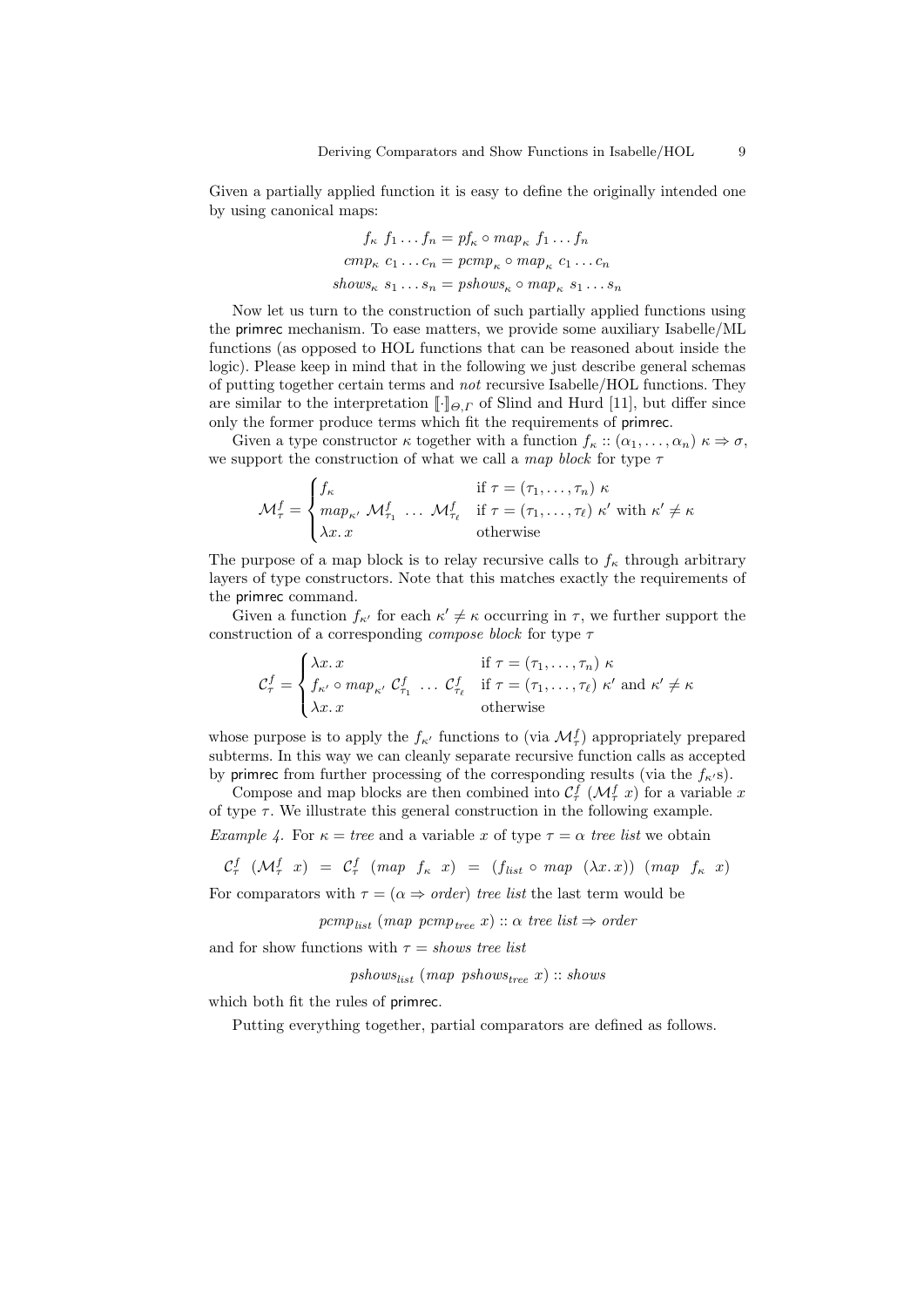$$
pcmp_{\kappa} (C_i x_1 ... x_{k_i}) z = \text{case } z \text{ of } C_j y_1 ... y_{k_j} \Rightarrow
$$
  
\n
$$
\begin{cases}\nLt & \text{if } i < j \\
Gt & \text{if } j < i \\
comp-lex [C_{\tau_{i1}}^{pcmp} (\mathcal{M}_{\tau_{i1}}^{pcmp} x_1) y_1, ..., C_{\tau_{ik_i}}^{pcmp} (\mathcal{M}_{\tau_{ik_i}}^{pcmp} x_{k_i}) y_{k_i}] & \text{if } i = j\n\end{cases}
$$

<span id="page-9-4"></span>Example 5. For our example types this results in the following definitions:

 $pcmp_{list}$  Nil  $z = (case \ z \ of \ Nil \Rightarrow comp-lex [] \ | \ Cons \ \_ \Rightarrow Lt)$  $pcmp_{list}$  (*Cons cx cxs*)  $z =$  (case z of  $Nil$  ⇒ Gt | Cons y ys ⇒ comp-lex [cx y, pcmp<sub>list</sub> cxs ys])  $pcmp_{tree}$  (*Tree cx cxs*)  $z =$  (case z of Tree y ys  $\Rightarrow$  comp-lex  $[cx \, y, \text{pcmp}_{list} \, (\text{map } \text{pcmp}_{tree} \, \text{cxs}) \, \text{ys}])$ 

For partial show functions the general schema is

$$
shows_{\kappa} (C_i x_1 ... x_{k_i}) =
$$
  

$$
\lambda^{\omega}(C_i^{\nu} \circ \ldots \circ C_{\tau_{i1}}^{pshows} (\mathcal{M}_{\tau_{i1}}^{phows} x_1) \circ \ldots \circ \ldots \circ C_{\tau_{ik_i}}^{pshows} (\mathcal{M}_{\tau_{ik_i}}^{phows} x_{k_i}) \circ \lambda^{\omega})^{\nu}
$$

Example 6. For the type of rose trees this results in the following definition:

 $pshows_{tree}$  (Tree s ts) =  $\lambda^{\mu}$ (*Tree*"  $\circ$   $\circ$   $\circ$   $\circ$   $\circ$   $\circ$  pshows<sub>list</sub> (map pshows<sub>tree</sub> ts)  $\circ$   $\lambda^{\mu}$ )"

which is in the desired primitive recursive form.

It eventually remains to prove the equations of Example [2](#page-4-0) and Example [3](#page-5-1) from these definitions. For this, we mainly demand compositionality of the various map functions, the simplification rules for map functions, the definitions of all participating comparators (or show functions), and the definitions of the partially applied functions. For example, for the comparator of trees we derive the desired equation as follows, where in the step from  $(7)$  to  $(8)$  we use the compositionality of  $map_{\text{tree}}$  and  $map$ , and we go from [\(9\)](#page-9-3) to [\(8\)](#page-9-2) by unfolding both definitions of cmptree and cmplist.

|  |  | $cmp_{tree}$ c (Tree x xs) (Tree y ys) |  |  |  |
|--|--|----------------------------------------|--|--|--|
|--|--|----------------------------------------|--|--|--|

- $=$  pcmp<sub>tree</sub> (map<sub>tree</sub> c (Tree x xs)) (Tree y ys) (5)
- <span id="page-9-1"></span> $=$  pcmp<sub>tree</sub> (Tree (c x) (map (map<sub>tree</sub> c) xs)) (Tree y ys) (6)
- $= comp\text{-}lex [c x y, pcmp_{list} (map \text{ }pcmp_{tree} (map (map_{tree} c) xs)) ys]$  (7)
- <span id="page-9-2"></span> $= comp\text{-}lex \,[c \; x \; y, \text{pcmp}_{list} \;(\text{map} \;(\text{pcmp}_{tree} \circ (\text{map}_{tree} \; c)) \; xs) \; ys]$  (8)
- <span id="page-9-3"></span> $= comp\text{-}lex [c x y, \text{cm}p_{list} (\text{cm}p_{tree} c) xs y s]$  (9)

# <span id="page-9-0"></span>6 Code Equations for Comparators

Recall that our main motivation was to define functions inside the logic which then should become available for code generation. Hence, after having defined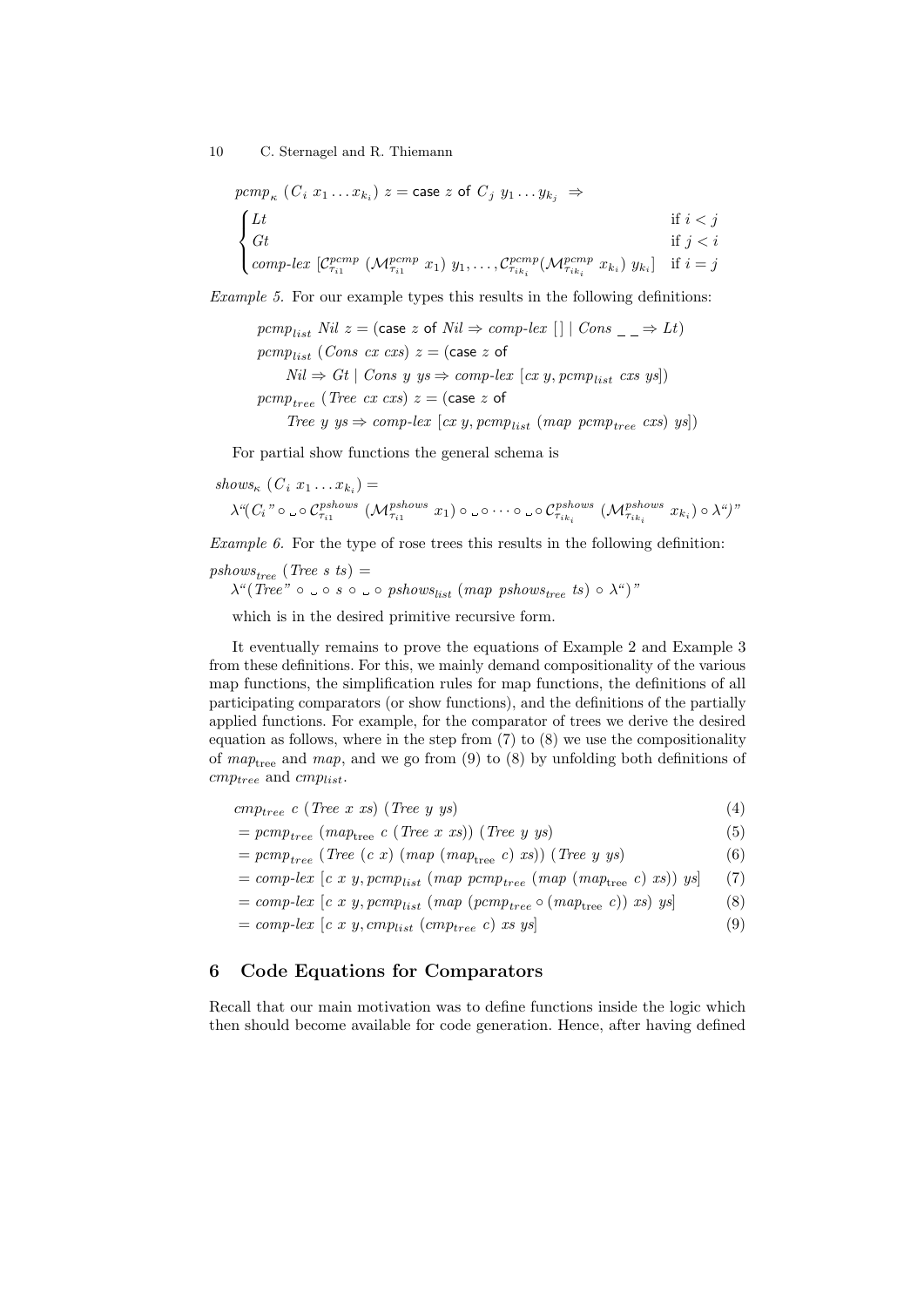comparators as in Example [5,](#page-9-4) and having proved the equations of Example [2,](#page-4-0) we just register the latter as code equations. In this way, only comparators will appear in generated code, and the internal construction via the partially applied comparators remains opaque—and for the same reasons, the partially applied show functions will not occur in the generated code.

Still these code equations are not optimal w.r.t. execution time. Especially in languages with eager evaluation, the right-hand side of [\(3\)](#page-5-2),

$$
comp\text{-}lex [c\ x\ y,cmp_{list}\ c\ xs\ ys]
$$

is problematic. Even if the first comparison c x y evaluates to Lt or  $G_t$ , also the second argument  $cmp_{list} c xs ys will be evaluated in eager languages.$ 

To avoid this inefficiency, we completely unfold applications of comp-lex in the right-hand sides of the equations in Example [2](#page-4-0) before handing them over to the code generator. To be more precise, unfolding is always performed w.r.t. the following three equations (which are all easily proved):

$$
complex [ ] = Eq
$$
  
complex [x] = x  
complex (x # y # xs) = (case x of Eq  $\Rightarrow$  comp-lex (y # xs) | z  $\Rightarrow$  z)

The advantage of doing this just for code generation is that we can still use properties of comp-lex within proofs, e.g., when showing that our comparators really behave like comparators. Moreover, we can keep the canonical structure as described in Example [2](#page-4-0) without having to perform lots of case splits.

After the expansion, the right-hand side of the code equation for [\(3\)](#page-5-2) becomes

<span id="page-10-1"></span>case c x y of 
$$
Eq \Rightarrow cmp_{list} c
$$
 xs  $ys \mid z \Rightarrow z$ 

where even in eager languages the recursive call will only be evaluated on demand.

# <span id="page-10-0"></span>7 Correctness of Generated Functions

Eventually we have to ensure correctness of the generated show functions and comparators. For comparators, this amounts to proving the following soundness theorems for our example types and for the general case, and similar theorems have to be proved regarding the show law.

is-cmp 
$$
c \implies
$$
 is-cmp (cmp<sub>list</sub> c) is-cmp  $c \implies$  is-cmp (cmp<sub>tree</sub> c)   
is-cmp  $c_1 \implies \dots \implies$  is-cmp  $c_n \implies$  is-cmp (cmp<sub>κ</sub>  $c_1 \dots c_n$ ) (10)

Although the theorems are clearly sufficient to easily plug together valid comparators, they are not sufficient when proving the soundness theorem for a new datatype which uses nested recursion, such as rose trees. To illustrate the problem, recall the defining equation for  $cmp_{tree}$ :

$$
cmp_{tree} c (Tree x xs) (Tree y ys) = comp-lex [c x y, comp_{list} (cmp_{tree} c) xs ys]
$$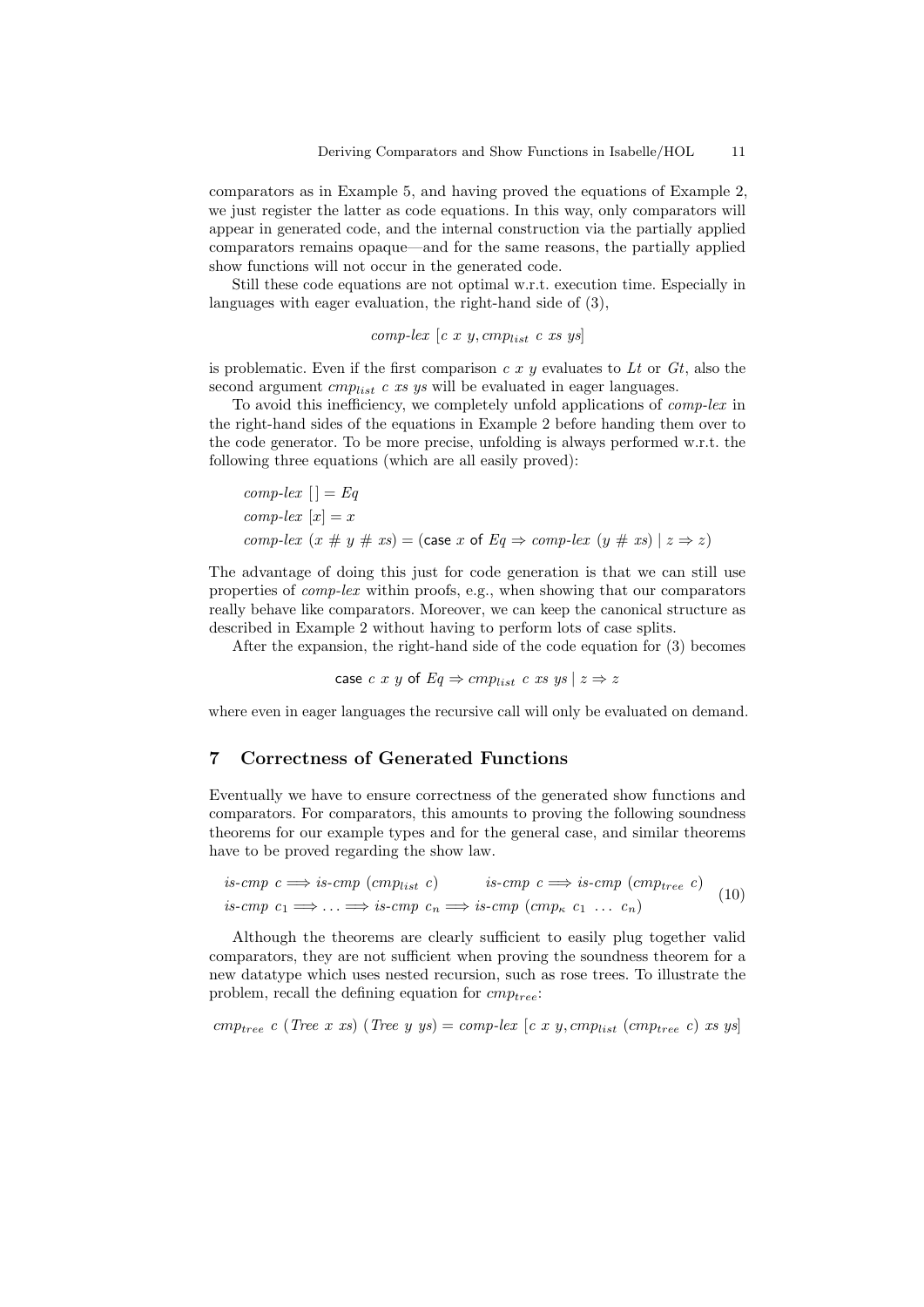In order to prove the soundness theorem for  $cmp_{tree}$ , we clearly need correctness of  $cmp_{list}$ . However, since  $cmp_{list}$  is invoked on  $cmp_{tree}$  c, the soundness theorem for  $cmp_{list}$  can only be applied if we already would have the soundness theorem for  $cmp_{tree}$ , and thus the current form of the soundness theorems is not strong enough in the presence of nesting.

As a solution, we always generate pointwise soundness theorems which are based on pointwise properties of a comparator. From the pointwise theorems we can then easily conclude the soundness theorems stated above.

In detail, for symmetry, transitivity, equality, the show law, etc., we define pointwise variants. Here, we only illustrate transitivity. We define transitivity on the level of order, and a pointwise variant on the level of comparators. It imposes a stronger variant of transitivity in comparison to [\(2\)](#page-4-1), which captures all possible combinations of  $Lt$  and  $Eq.$  This is required, as we want to prove transitivity in a standalone way, without having to refer to symmetry or equality.

definition trans-order :: order  $\Rightarrow$  order  $\Rightarrow$  order  $\Rightarrow$  bool where

trans-order x y z  $\longleftrightarrow$ 

 $(x \neq Gt \longrightarrow y \neq Gt \longrightarrow z \neq Gt \wedge ((x = Lt \vee y = Lt) \longrightarrow z = Lt))$ 

definition ptrans-comp ::  $\alpha$  comparator  $\Rightarrow \alpha \Rightarrow \text{bool}$  where ptrans-comp  $c \ x \longleftrightarrow (\forall \ y \ z.$  trans-order  $(c \ x \ y) \ (c \ y \ z) \ (c \ x \ z))$ 

The former definition is more low-level, but has the advantage of being smoothly combinable with  $comp-lex$ , independent of any comparator:

lemma comp-lex-trans: assumes length  $xs = length$  us and length  $ys = length$  is and  $\forall i < length \text{zs.} trans-order \text{ (xs. } i) \text{ (ys. } i) \text{ (zs. } i)$ shows trans-order (comp-lex xs) (comp-lex ys) (comp-lex zs)

In combination with the already proved partial transitivity property of  $cmp_{i\epsilon t}$ 

 $(\bigwedge x. x \in set \text{xs} \implies \text{ptrans-comp} \text{c} x) \implies \text{ptrans-comp} \text{ (cmp}_{list} \text{c}) \text{xs}$  (11)

we can now prove the partial transitivity property for trees in a modular way.

$$
(\bigwedge x. x \in set_{tree} t \implies prtrans-comp \ c \ x) \implies prtrans-comp \ (cmp_{tree} \ c) \ t
$$

We first apply induction on t. So let  $t = Tree \ x_1 \ ts_1$  where we can assume the premise and the induction hypothesis.

<span id="page-11-2"></span>
$$
x \in set_{tree} (Tree x_1 ts_1) \Longrightarrow prans-comp c x \text{ for all } x \tag{12}
$$

<span id="page-11-3"></span><span id="page-11-1"></span><span id="page-11-0"></span>
$$
t_1 \in set \ t s_1 \Longrightarrow \text{ptrans-comp (cmp}_{tree} \ c) \ t_1 \quad \text{for all } t_1 \tag{13}
$$

We have to prove ptrans-comp (cmp<sub>tree</sub> c) (Tree  $x_1$  ts<sub>1</sub>), i.e.,

$$
trans-order (cmp_{tree} c (Tree x1 ts1) t2) (cmp_{tree} c t2 t3)
$$
  
(cmp<sub>tree</sub> c (Tree x<sub>1</sub> ts<sub>1</sub>) t<sub>3</sub>) (2)

for all  $t_2$  and  $t_3$ . In the general case, at this point we perform a case analysis on both  $t_2$  and  $t_3$ , where all of the cases where the three leading constructors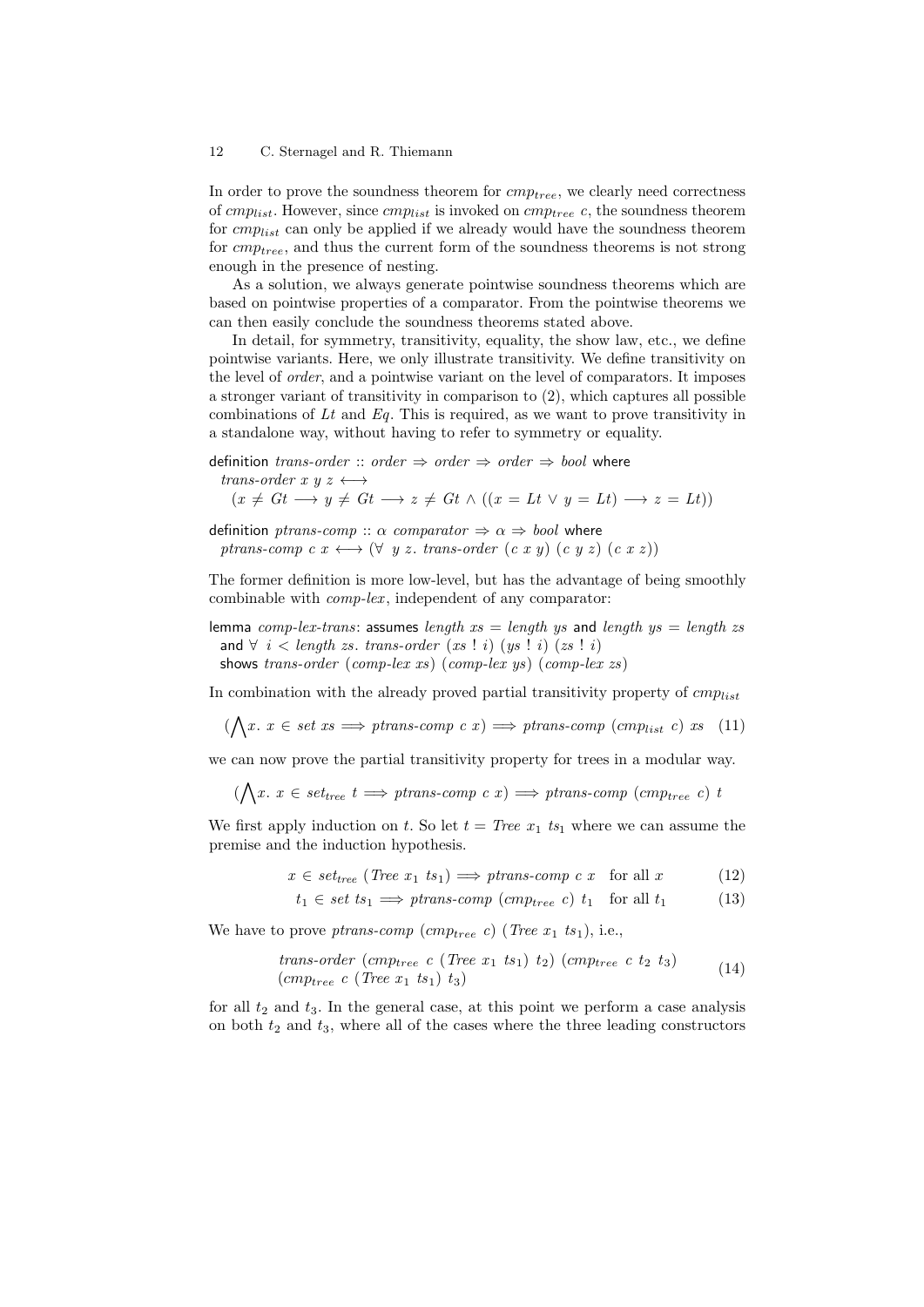are different are easily proved by unfolding the transitivity property followed by simplification. Hence, it remains the interesting case with identical constructors. Let  $t_2$  = Tree  $x_2$  ts<sub>2</sub> and  $t_3$  = Tree  $x_3$  ts<sub>3</sub>. Then, [\(14\)](#page-11-0) simplifies to

trans-order (comp-lex [c 
$$
x_1
$$
  $x_2$ ,  $cmp_{list}$  (comp+ree c)  $ts_1$   $ts_2$ ])  
(comp-lex [c  $x_2$   $x_3$ ,  $cmp_{list}$  (cmp<sub>tree</sub> c)  $ts_2$   $ts_3$ ])  
(comp-lex [c  $x_1$   $x_3$ ,  $cmp_{list}$  (cmp<sub>tree</sub> c)  $ts_1$   $ts_3$ ])

and via theorem comp-lex-trans, it remains to consider all the comparisons of the arguments of the constructor Tree which leads to the following proof obligations.

<span id="page-12-2"></span><span id="page-12-1"></span>
$$
ptrans-comp \ c \ x_1 \tag{15}
$$

$$
ptrans-comp\ (cmp_{list}\ (cmp_{tree}\ c))\ ts_1\tag{16}
$$

Here, [\(15\)](#page-12-1) is immediately solved by [\(12\)](#page-11-1) and the simplification rules for set. And for  $(16)$  we first apply  $(11)$ , then conclude via the induction hypothesis  $(13)$ .

The proof for the individual arguments is easily generalized to the generic case and follows a simple schema: whenever we hit some foreign type  $(\tau_1, \ldots, \tau_m)$   $\kappa$ , we use the partial transitivity theorem of  $cmp_{\kappa}$  and proceed recursively on each  $\tau_i$ ; whenever we hit the comparator under consideration, we apply the induction hypothesis, and whenever we hit a comparator for some type variable, we apply the corresponding premise.

In a similar way, also partial symmetry and equality properties are defined and proved. We separated the three properties and did not define a partial comparator property, as the corresponding proofs are all a little bit different and could not easily be merged into a single one. For example, for transitivity we perform one induction and then do a case analyses on two other elements, whereas for symmetry and equality, a single case analysis suffices.

Having proved the partial properties of a comparator and show function, it is easy to derive the main (global) properties of comparators and show functions, namely soundness theorems in [\(10\)](#page-10-1) and the show law.

### <span id="page-12-0"></span>8 Integration into Isabelle/HOL Infrastructure

At this point, we have a machinery to automatically derive various class instances for datatypes. Whereas for hash codes and show functions these mechanisms are immediately applicable, this is not the case for comparators. The reason for the latter is the fact, that comparators are not well supported in the Isabelle distribution, where most algorithms for sorting, search-trees, etc. are defined via class *linorder*, and a combination of  $\leq$ ,  $\lt$ , and  $=$  is applied. To bridge this gap, we offer three different alternatives.

The first alternative is to bridge everything via lt-of-comp, le-of-comp, and comparator-of. This is done when invoking derive *linorder tree*. This command creates a new class instance for trees, tree :: (linorder) linorder, where the syntax says that if the type parameter  $\alpha$  is an instance of *linorder*, then so is  $\alpha$  tree. Here,  $\lt$  and  $\leq$  will be defined as *lt-of-comp (cmp<sub>tree</sub> comparator-of)* and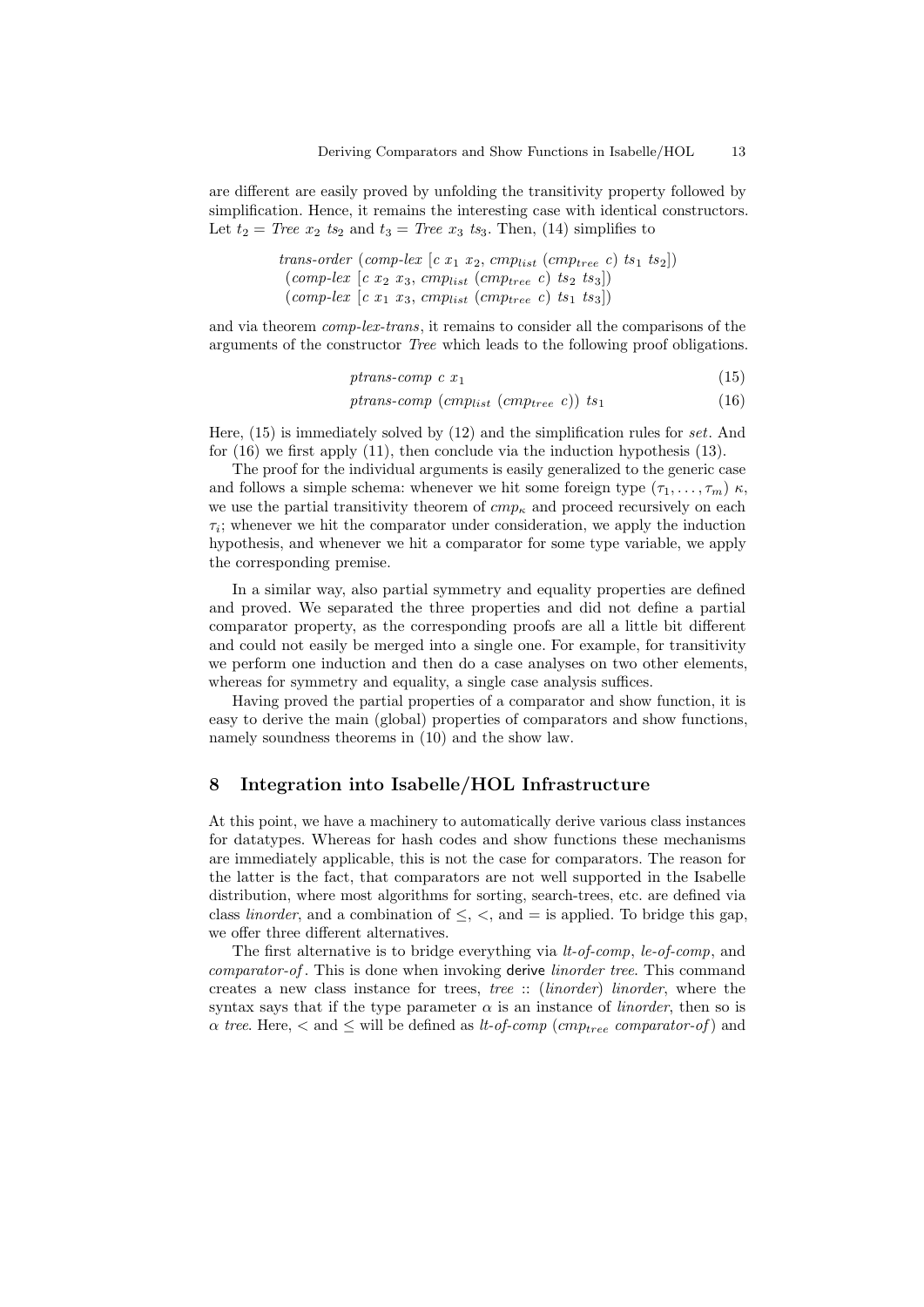le-of-comp (cmp<sub>tree</sub> comparator-of), respectively. With this approach one can easily use all the existing algorithms. For example, we used this approach to generate linear orders for the datatypes of the CAVA LTL model checker [\[2\]](#page-15-14), without changing a single line in the remaining formalization. However the switch between comparators and orders clearly has a negative impact on efficiency.

The second alternative is to modify the existing algorithms so that they are defined via comparators. Here, we provide an easy solution which performs this change just before code generation. It works as follows. First, we defined a class compare-order, which demands that there is a linear order and a comparator *compare*, where the induced orders coincide, i.e.,  $\langle \ \rangle = \ell t$ -of-comp compare and  $\leq$  = le-of-comp compare must hold. Afterwards we provide a method which strengthens the class constraints from *linorder* to *compare-order*, where every two consecutive comparisons are replaced by one comparator invocation with the help of several lemmas of the shape:

(if  $x \leq y$  then if  $x = y$  then P else Q else R) = (case *compare x y* of  $Eq \Rightarrow P \mid Lt \Rightarrow Q \mid Gt \Rightarrow R$ )

For example, the standard code equations to lookup the value of some key in a red-black tree,  $rbt\text{-}lookup :: (\alpha, \beta) rt \Rightarrow \alpha \Rightarrow \beta \text{ option}$ , are

 $rbt\text{-}lookup$   $Empty\ k = None$ rbt-lookup (Branch c l x y r)  $k =$ (if  $k < x$  then rbt-lookup l k else if  $x < k$  then rbt-lookup r k else Some y)

but after invoking compare-code ( $\alpha$ ) rbt-lookup they are transformed into:

 $rbt\text{-}lookup$   $Empty$   $k = None$ rbt-lookup (Branch c l x y r)  $k =$ (case compare k x of  $Eq \Rightarrow Some \ y \mid Lt \Rightarrow rbt-lookup \ l \ k \mid Gt \Rightarrow rbt-lookup \ r \ k)$ 

Note that in the original code equations,  $\alpha$  only has to be an instance of *linorder*, whereas the modified version enforces  $\alpha$  to be an instance of *compare-order*.

In summary, the second approach is also easily integrated. For example, it suffices to invoke compare-code on all constants rbt-ins, rbt-lookup, rbt-del, rbt-map-entry, sunion-with, and sinter-with in order to completely adapt the whole red-black tree implementation to work on comparators. And it suffices to call derive compare-order list to make lists an instance of compare-order, and similarly for other datatypes. This command internally just combines the soundness lemmas [\(10\)](#page-10-1) of the comparators to assemble a comparator, and then defines  $\lt$  and  $\leq$  via *lt-of-comp* and *le-of-comp*. In this way, we could remove over 600 lines of proofs for manually created linear orders in IsaFoR. Moreover, the change from linear orders to comparators led in theory to a linear speed-up when performing comparisons. To measure the impact in practice, we certified over 4122 termination and complexity proofs that have been produced by various tools during the international termination competition, which the generated code had to validate. Whereas the old code required around 17 minutes for the certification of all proofs, the new version required less than 4 minutes.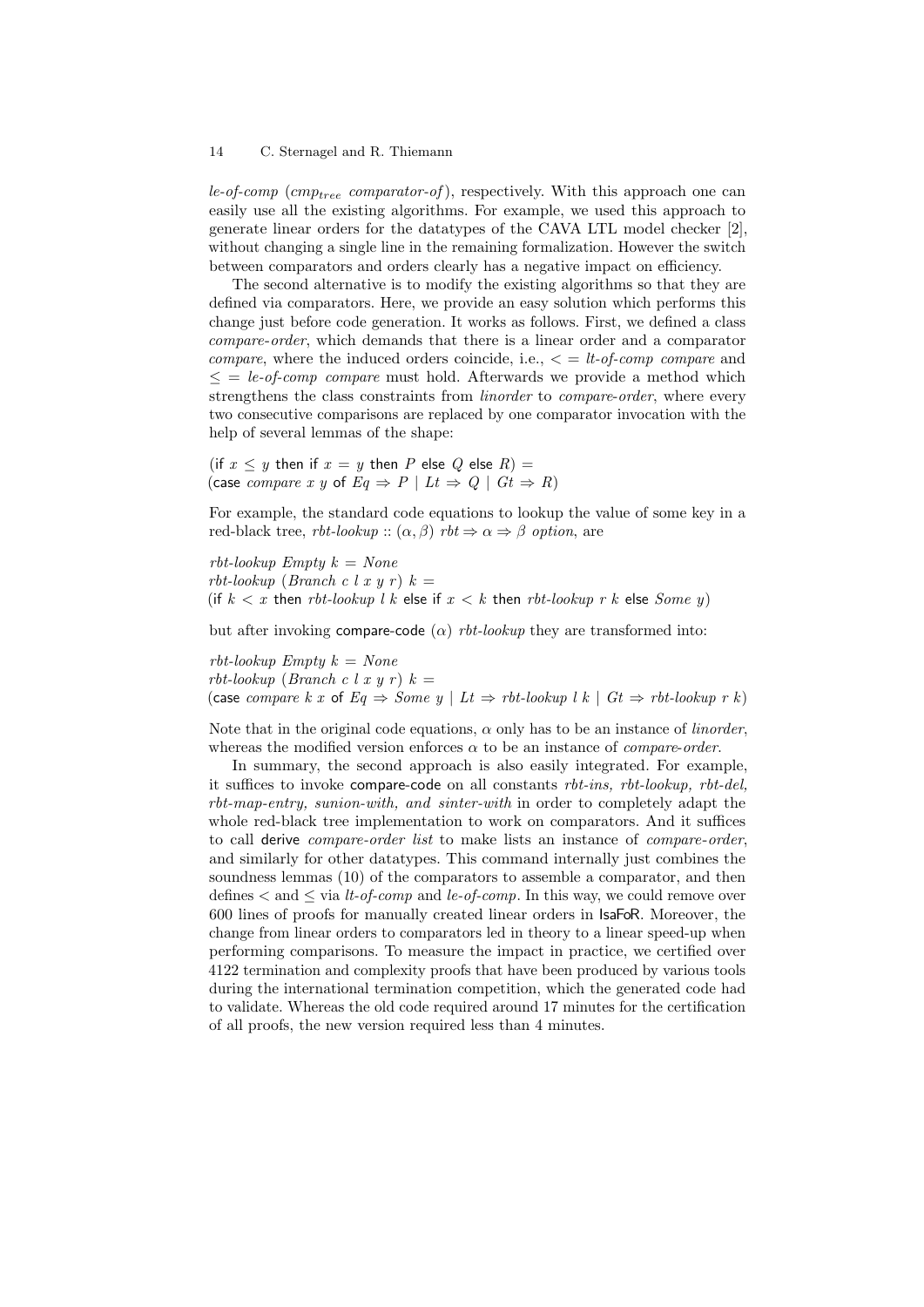However, there remains one disadvantage, namely that an existing class instance might interfere with the instance that derive compare-order wants to create. For instance, if the ordering on products is defined to be pointwise, then there is no chance to make *prod* an instance of *compare-order*.

Therefore, the third alternative does not require instances of compare-order. Instead, one has to copy those functions which are relevant for code generation, manually integrate comparators, and then perform an equivalence proof. Afterwards, one can reuse all of the theorems without much overhead.

As an example, we again consider red-black trees. Here, we manually adapted the lookup function, and the corresponding equivalence proof is straightforward.

primrec rbt-comp-lookup ::  $\alpha$  comparator  $\Rightarrow (\alpha, \beta)$  rbt  $\Rightarrow \alpha \Rightarrow \beta$  option where  $rbt\text{-}comp\text{-}lookup\ c\ Empty\ k = None$ 

| rbt-comp-lookup c (Branch - l x y r)  $k = (case \; c \; k \; x \; of$  $Lt \Rightarrow rbt\text{-}comp\text{-}lookup \ c \ l \ k$  $Gt \Rightarrow rbt\text{-}comp\text{-}lookup \ c \ r \ k$ |  $Eq \Rightarrow Some \ y)$ 

lemma rbt-comp-lookup:

is-cmp  $c \implies rbt\text{-}comp\text{-}lookup$   $c = ord.rbt\text{-}lookup$  (*lt*-of-comp c)

Afterwards, a theorem like map-of-entries—which required a proof of 66 lines—is easily adapted for comparators via rbt-comp-lookup and proved in a single line. Notice that *ord.rbt-sorted* and *ord.rbt-sorted* require the order as a parameter, whereas *rbt-lookup* and *rbt-sorted* implicitly take the order from the type class.

lemma map-of-entries: rbt-sorted  $t \implies map$ -of (entries t) = rbt-lookup t

lemma comp-map-of-entries: is-cmp  $c \implies ord.rbt\text{-}sorted$  (*lt-of-comp c*) t  $\implies$  map-of (entries t) = rbt-comp-lookup c t

using linorder map-of-entries  $[OF\ comparator\ linear\]$ rbt-comp-lookup by metis

In this way, as a case study we adapted the whole container framework of Lochbihler to use comparators instead of linear orders. Most of the adaptation was straightforward and just required the insertion of suitable equivalence statements like rbt-comp-lookup, and the change from ord.rbt-lookup to rbt-comp-lookup. Moreover, we could remove over 450 lines within the container framework, where manual constructions for orders (now: comparators) and equality-checking have been replaced by one-line invocations of our generators.

### <span id="page-14-0"></span>9 Conclusion

We presented a mechanism that allows for the automatic derivation of the following operations for arbitrary user-defined datatypes: comparators, show functions, and hash functions. Our work relies on the canonical map functions and corresponding facts that are provided by Isabelle's new datatype package. We further showed how our work can be integrated into existing formalizations, thereby saving lines of code as well as improving the efficiency of generated code.